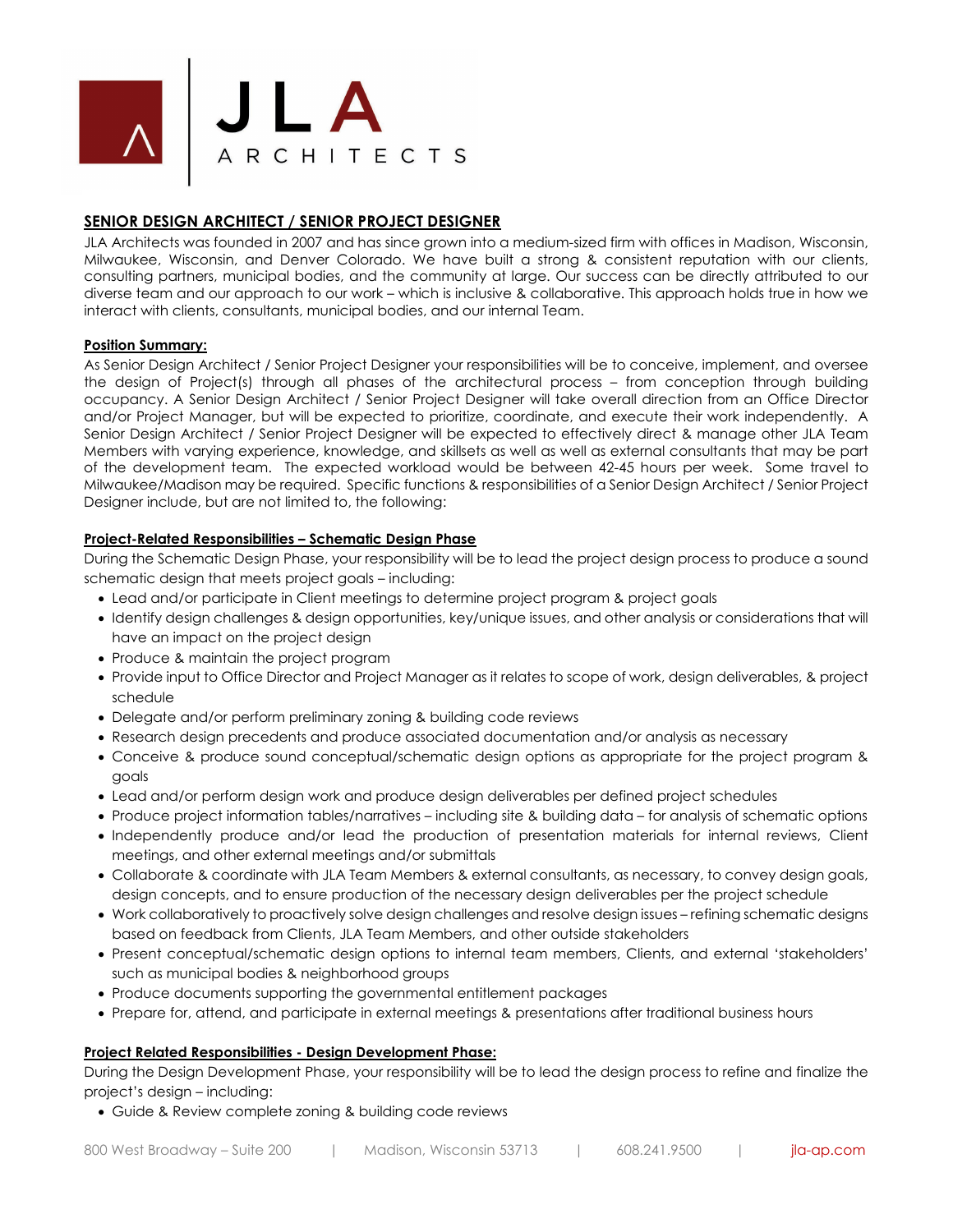- Research materials, products, equipment, and building assemblies
- Present design options to internal team members, Clients, and external 'stakeholders' such as municipal bodies & neighborhood groups
- Work collaboratively to refine the project's design, proactively solve design challenges, and resolve design issues based on feedback from Clients, JLA Team Members, and other outside 'stakeholders'
- Collaborate with, coordinate with, and direct JLA Team Members & external consultants, as necessary, to convey design goals, design concepts, and to ensure production of the necessary design deliverables per the project schedule
- Attend/participate in internal & external project progress meetings and follow-up with necessary action items
- Provide continual proactive communication with JLA Team Members, Clients, Consultants, Contractors, etc.
- Produce project design information including site & building data
- Review and collaborate design feedback during the production of Design Development Documents & Specifications
- Review and provide input about external consultant documents
- Lead the assembly and production of governmental entitlement packages and any necessary follow-up
- Prepare for, attend, and participate in external meetings & presentations after traditional business hours
- Perform Design Reviews on project progress documents

### **Project Related Responsibilities - Construction Document Phase:**

- Provide support & design input to the Project Team as Construction Documents are produced or as 'Value Engineering' options are analyzed
- Perform Design Reviews on project progress documents

### **Project Related Responsibilities - Construction Administration Phase:**

- Provide support & design input to the Project Team as the Project is constructed or as 'Value Engineering' options are analyzed
- Assist with the review of shop drawings & submittals for conformance with design
- Participate in periodic construction site visits to observe construction progress, proactively identify potential design issues, and/or assist with the resolution of design issues that arise
- Perform final walk through to evaluate project for 'lessons learned' and identify areas for design improvement

### **Additional Administration & Operation Responsibilities:**

- Assist JLA President and/or Office Director(s) in various marketing efforts including:
	- o Meeting with potential new clients and/or attending networking events
	- o Preparing and/or assisting with responses to RFP's (Request for Proposals);
- Mentor less experienced Team Members in the architectural profession
- Participate, evaluate, and provide guidance related to JLA policies, procedures, & standards to help increase the firm's efficiency and improve the firm's design processes
- Perform other project-related and operational-related duties as required and assigned.

### **Qualifications:**

The ideal person for this position would have the qualities, skills, and knowledge listed below.

- Lead the assembly and production of governmental entitlement packages and any necessary follow-up;
- Participate, evaluate, and provide guidance related to JLA policies, procedures
- 15+ years of experience at an architectural firm with at least 10 years of experience designing projects of a size & scope similar to that of JLA Projects (or demonstrated equivalent).
- Demonstrated understanding and experience working with, or for, private developer clients.
- Experience with Sketch-Up, AutoCad, and Revit are preferred, but not required if designer is an applicable market expert.